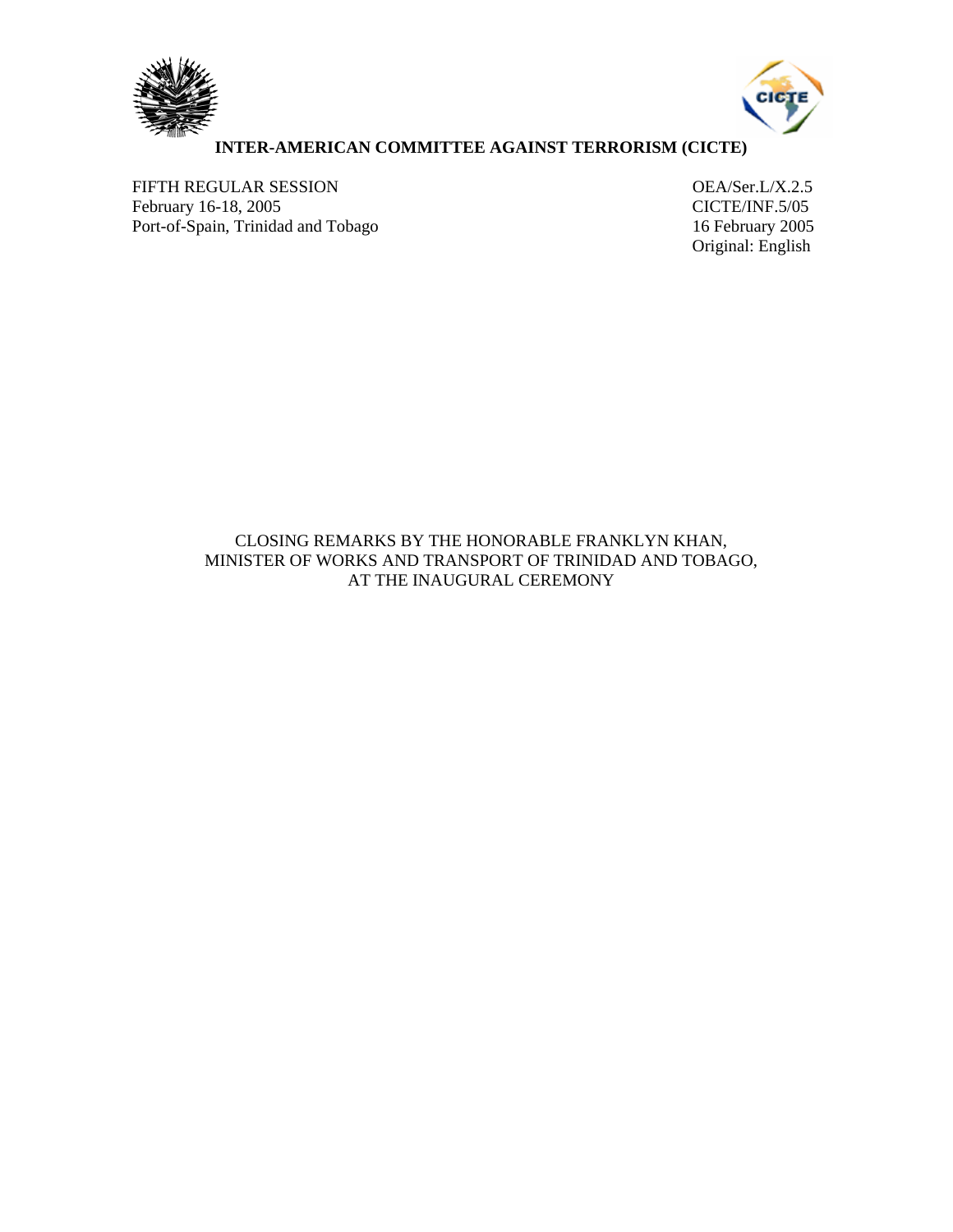## CLOSING REMARKS BY THE HONORABLE FRANKLYN KHAN, THE MINISTER OF WORKS AND TRANSPORT OF TRINIDAD AND TOBAGO AT THE INAUGURAL CEREMONY

- **Mr.** Chairman
- Senator the Honourable Dr. Lenny Saith, Acting Prime Minister of Trinidad and Tobago
- Dr. Elias Bluth, the Under-Secretary for National Defence of Uruguay and the current Chair of the Inter-American Committee against Terrorism (CICTE)
- Ambassador Luigi Einaudi, Acting Secretary General of the Organisation of American States (OAS)
- Honourable Ministers and Vice-Ministers
- Her Excellency Ms. Marina Valere, Trinidad and Tobago's Ambassador to the United States of America, and Permanent Representative to the Organisation of American States
- **Members of the Diplomatic Corps**
- Mr. Steven Monblatt, Executive Secretary of CICTE
- **Delegates**
- **Distinguished Guest**
- **Members of the Media** 
	- Ladies and Gentlemen:

Let me begin by extending to all delegates, a warm welcome to Trinidad and Tobago.

I feel the need to echo the sentiments of our Prime Minister and other speakers in saying how privileged Trinidad and Tobago feels to assume the role of host, for the Fifth Regular Session of the Inter- American Committee against Terrorism or CICTE V.

The action of this Government are indicative of its resolve and commitment to ensuring the security of its peoples and territory, and that of the Hemisphere.

As this country looks forward to its deepening role in CICTE, it is against the backdrop of the growing threat of terrorism and its implications for the social, economic and political development of countries, regional and international.

Experience has taught us all that collaboration and cooperation are critical to any effort aimed at successfully combating this challenge; and underscores the need for groups and organisations such as CICTE.

Through continuous development and sharing among Member-States of best practice methods and efficient utilization of limited resources, our ultimate victory over terrorists and terrorism seems unavoidable.

I must commend the pervious speakers on the informative, positive and inspiring contributions that I have heard this afternoon. I anticipate that there will be intense discussions and valuable recommendations over the three-day period, which would ultimately redound to the benefit of all member-states.